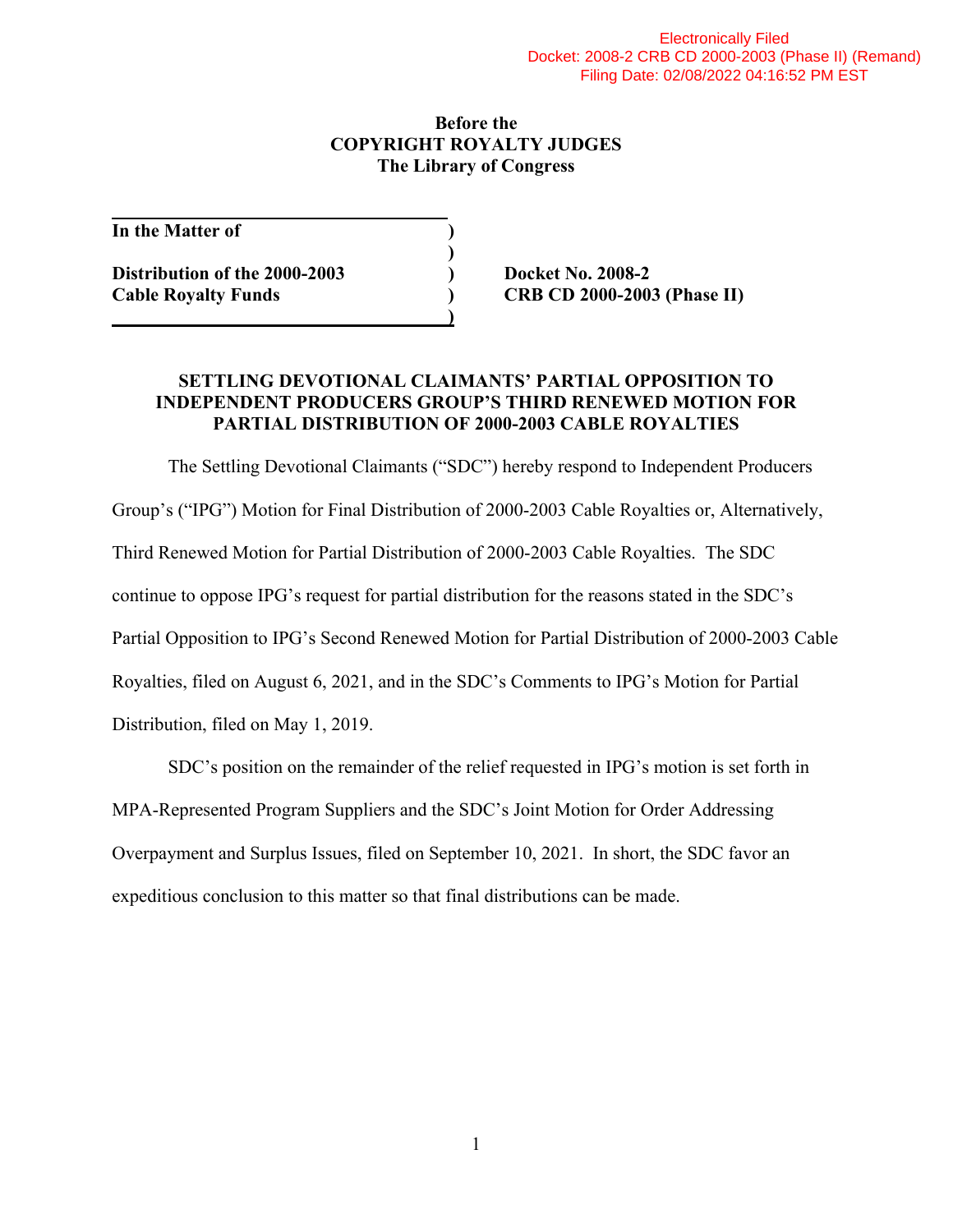February 8, 2022

Respectfully submitted,

### **SETTLING DEVOTIONAL CLAIMANTS**

*/s/ Matthew J. MacLean* Matthew J. MacLean, D.C. Bar No. 479257 Matthew.maclean@pillsburylaw.com Michael A. Warley, D.C. Bar No. 1028686 Michael.warley@pillsburylaw.com Jessica T. Nyman, D.C. Bar No. 1030613 Jessica.nyman@pillsburylaw.com PILLSBURY WINTHROP SHAW PITTMAN LLP 1200 Seventeenth Street, NW Washington, DC 20036 Telephone: (202) 663-8000 Fax: (202) 663-8007

2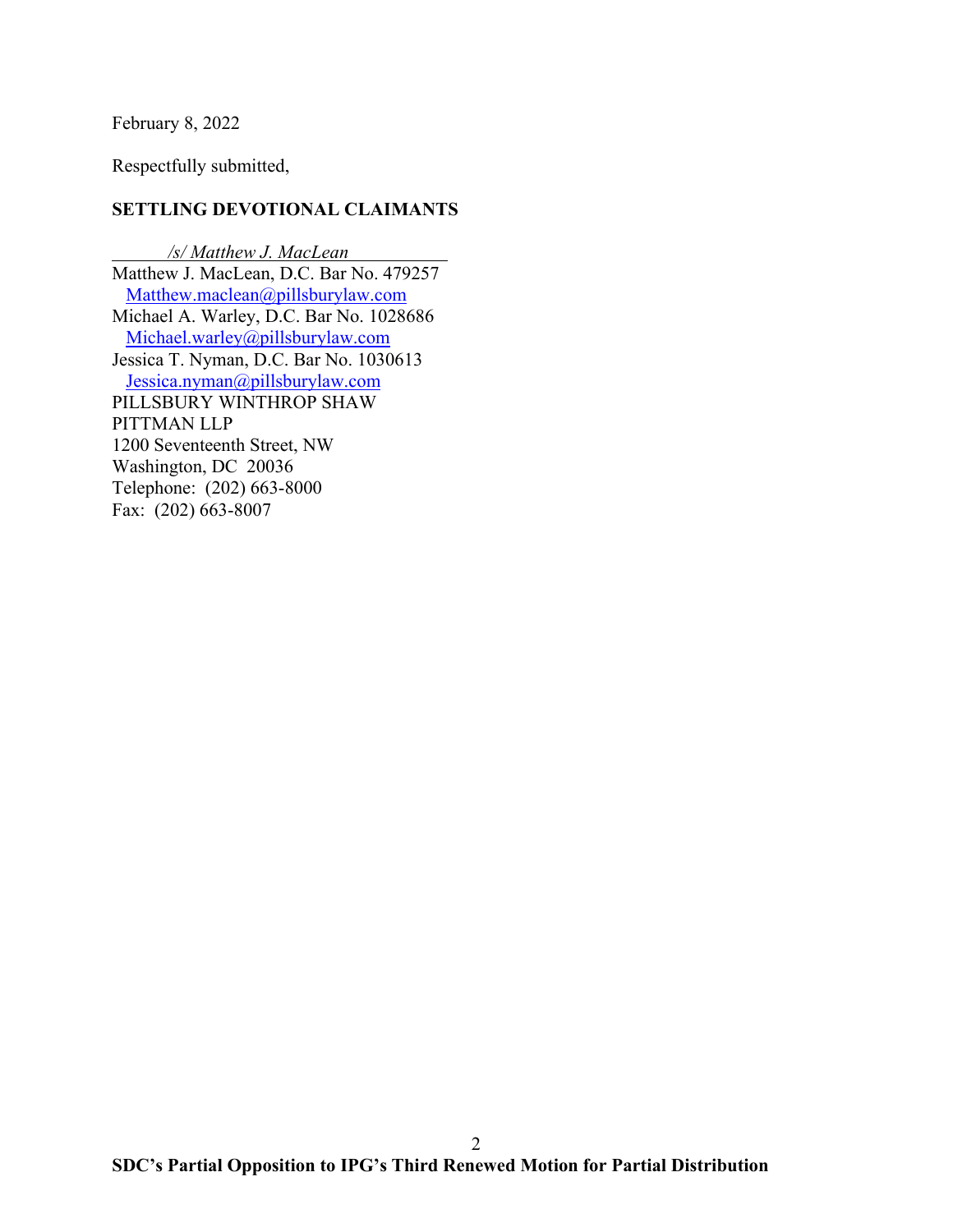## **Certificate of Service**

I certify that on February 8, 2022, I caused a copy of the foregoing to be served on all

parties registered to receive notice by eCRB by filing through the eCRB filing system.

 */s/ Matthew J. MacLean*  Matthew J. MacLean